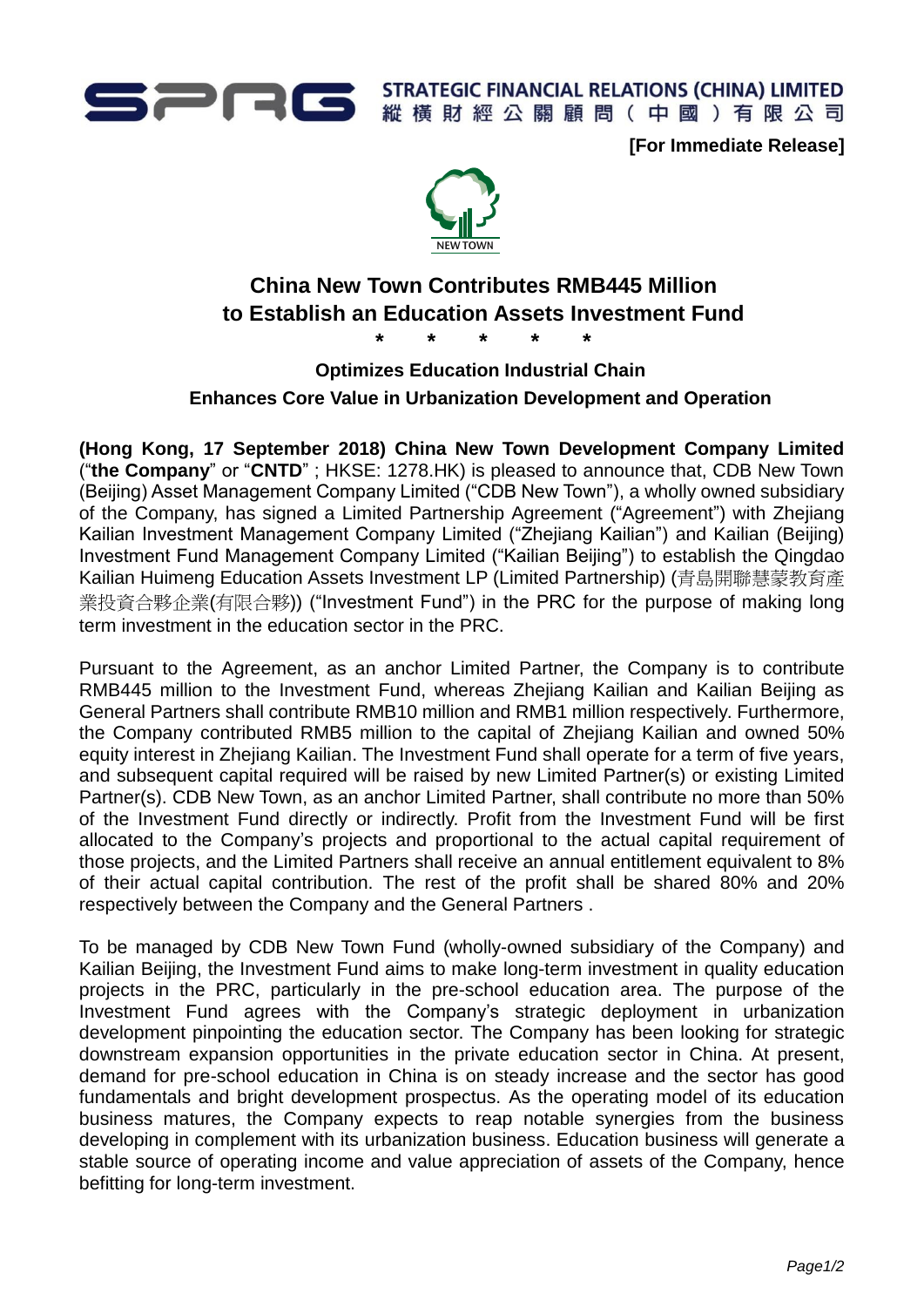The Investment Fund is another major strategic investment in China's education sector for CNTD after its investment in Kaiyuan Education Fund LP. Through investing in the two funds, the Company will be able to establish a comprehensive education business chain and focus on offering top quality private education solutions entailing international curriculum elements. Backed by its wide business network, good government relations and ability to secure scarce land resources in leading cities in China, the Company will seize development opportunities to become an outstanding education operator. Furthermore, by bringing quality educational resources to a city, the Company hopes to help enhance the city's value, and also its own core competitiveness as a player in urbanization development.

In the future, CNTD will strategically balance its asset portfolio, enrich products in downstream of the urbanization value chain and seek long-term and stable capital appreciation, thereby create greater value for shareholders.

### *~ End ~*

## **About China New Town Development Company Limited ("CNTD")**

(HKEX: 1278.HK)

China New Town is the only listing platform for the urbanisation business of China Development Bank ("CDB"), China's largest financial institutions engaged in the business of urban development. Since China Development Bank Capital Corporation ("CDB Capital") became the controlling shareholder of the Company in 2014, the Company has capitalised on this strong shareholder background and its expertise in urbanisation policy to re-optimise its business model, expanding the scope of its business from primary land development exclusively to include investment, development and operation of urbanisation projects across China. The Company has participated in numerous projects including the Junzhuang Project in Beijing Mentougou District, Shanghai Luodian New Town, Wuhan Guanggu property development project, commercial and office property development in Nanjing Yuhuatai District and Kirin bilingual school development in Nanjing Jiangning District. It also found strategic cooperative partners including the National IC Industry Fund, Vanke, Shenzhen Capital Group, etc. As at 30 June 2018, the Group had invested a total of approximately RMB2.57 billion in the integrated development projects with an annualised average return of 11.0%, thereby contributing to an improvement of financial performance. It realised a net profit of RMB336 million in the year of 2017.

Looking ahead, riding on the resource and brand advantages of its controlling shareholder CDB and CDB's subsidiaries and member companies, the Company will focus on China's core economic regions such as the Yangtze River Delta and Beijing-Tianjin-Hebei region and will continue to broaden and enrich its fixed income investment portfolio for urbanisation. It will also devote itself to develop and create urbanisation projects in relation to education, elderly care, tourism and medical and healthcare through collaboration with quality partners such as Vanke, with the aim to reinforce its leading position and brand in the industry.

### **For Enquiries:**

#### **Strategic Financial Relations (China) Limited**

| Ms. Winnie Lau | Tel: (852) 2864 4876 |
|----------------|----------------------|
| Ms. Karen Li   | Tel: (852) 2864 4837 |
| Ms. Sherry Liu | Tel: (852) 2114 4907 |
| Ms. Yoki Zhao  | Tel: (852) 2114 4949 |